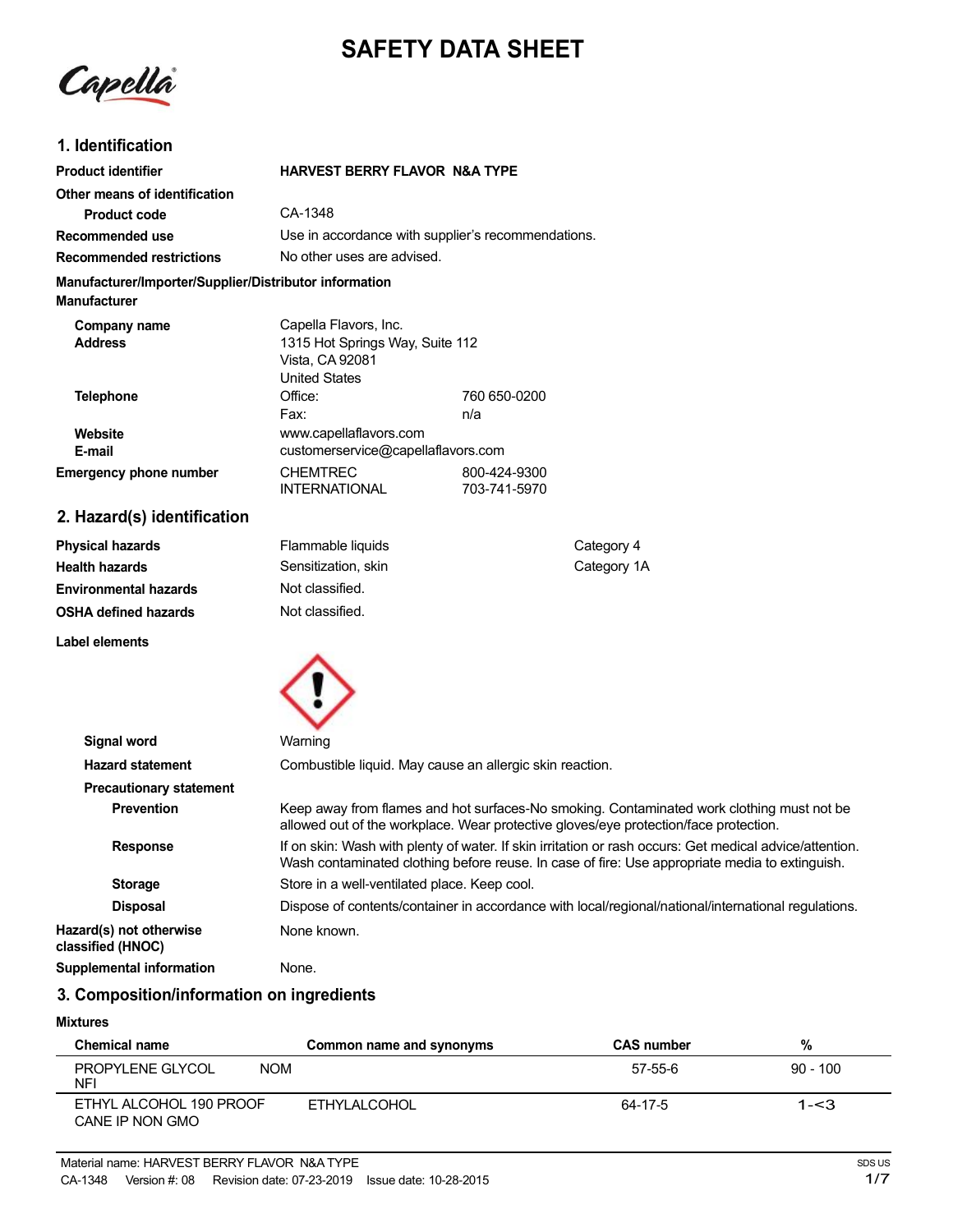| <b>Chemical name</b>                                                         | Common name and synonyms                                                                                                                                                                                                                                                                                                                                                                                                                                                                                                                                         | <b>CAS number</b> | $\%$       |
|------------------------------------------------------------------------------|------------------------------------------------------------------------------------------------------------------------------------------------------------------------------------------------------------------------------------------------------------------------------------------------------------------------------------------------------------------------------------------------------------------------------------------------------------------------------------------------------------------------------------------------------------------|-------------------|------------|
| FURANEOL, NAT, 100% NOP                                                      |                                                                                                                                                                                                                                                                                                                                                                                                                                                                                                                                                                  | 3658-77-3         | < 1        |
| DAMASCENONE TOTAL                                                            | #186                                                                                                                                                                                                                                                                                                                                                                                                                                                                                                                                                             | 23696-85-7        | ${}_{0.2}$ |
| Other components below reportable levels                                     |                                                                                                                                                                                                                                                                                                                                                                                                                                                                                                                                                                  |                   | $1 - 3$    |
|                                                                              | *Designates that a specific chemical identity and/or percentage of composition has been withheld as a trade secret.                                                                                                                                                                                                                                                                                                                                                                                                                                              |                   |            |
| 4. First-aid measures                                                        |                                                                                                                                                                                                                                                                                                                                                                                                                                                                                                                                                                  |                   |            |
| <b>Inhalation</b>                                                            | Move to fresh air. Call a physician if symptoms develop or persist.                                                                                                                                                                                                                                                                                                                                                                                                                                                                                              |                   |            |
| <b>Skin contact</b>                                                          | Remove contaminated clothing immediately and wash skin with soap and water. In case of<br>eczema or other skin disorders: Seek medical attention and take along these instructions.                                                                                                                                                                                                                                                                                                                                                                              |                   |            |
| Eye contact                                                                  | Rinse with water. Get medical attention if irritation develops and persists.                                                                                                                                                                                                                                                                                                                                                                                                                                                                                     |                   |            |
| Ingestion                                                                    | Rinse mouth. Get medical attention if symptoms occur.                                                                                                                                                                                                                                                                                                                                                                                                                                                                                                            |                   |            |
| Most important<br>symptoms/effects, acute and<br>delayed                     | Direct contact with eyes may cause temporary irritation. May cause an allergic skin reaction.<br>Dermatitis. Rash.                                                                                                                                                                                                                                                                                                                                                                                                                                               |                   |            |
| Indication of immediate<br>medical attention and special<br>treatment needed | Provide general supportive measures and treat symptomatically. Keep victim under observation.<br>Symptoms may be delayed.                                                                                                                                                                                                                                                                                                                                                                                                                                        |                   |            |
| <b>General information</b>                                                   | Ensure that medical personnel are aware of the material(s) involved, and take precautions to<br>protect themselves. Wash contaminated clothing before reuse.                                                                                                                                                                                                                                                                                                                                                                                                     |                   |            |
| 5. Fire-fighting measures                                                    |                                                                                                                                                                                                                                                                                                                                                                                                                                                                                                                                                                  |                   |            |
| Suitable extinguishing media                                                 | Water fog. Alcohol resistant foam. Dry chemical powder. Carbon dioxide (CO2).                                                                                                                                                                                                                                                                                                                                                                                                                                                                                    |                   |            |
| Unsuitable extinguishing<br>media                                            | Do not use water jet as an extinguisher, as this will spread the fire.                                                                                                                                                                                                                                                                                                                                                                                                                                                                                           |                   |            |
| Specific hazards arising from<br>the chemical                                | The product is combustible, and heating may generate vapors which may form explosive vapor/air<br>mixtures. During fire, gases hazardous to health may be formed.                                                                                                                                                                                                                                                                                                                                                                                                |                   |            |
| Special protective equipment<br>and precautions for firefighters             | Self-contained breathing apparatus and full protective clothing must be worn in case of fire.                                                                                                                                                                                                                                                                                                                                                                                                                                                                    |                   |            |
| <b>Fire fighting</b><br>equipment/instructions                               | In case of fire and/or explosion do not breathe fumes. Move containers from fire area if you can do<br>so without risk.                                                                                                                                                                                                                                                                                                                                                                                                                                          |                   |            |
| <b>Specific methods</b>                                                      | Use standard firefighting procedures and consider the hazards of other involved materials.                                                                                                                                                                                                                                                                                                                                                                                                                                                                       |                   |            |
| <b>General fire hazards</b>                                                  | Combustible liquid.                                                                                                                                                                                                                                                                                                                                                                                                                                                                                                                                              |                   |            |
| 6. Accidental release measures                                               |                                                                                                                                                                                                                                                                                                                                                                                                                                                                                                                                                                  |                   |            |
| Personal precautions,<br>protective equipment and<br>emergency procedures    | Keep unnecessary personnel away. Keep people away from and upwind of spill/leak. Eliminate all<br>ignition sources (no smoking, flares, sparks, or flames in immediate area). Wear appropriate<br>protective equipment and clothing during clean-up. Avoid breathing mist/vapors. Do not touch<br>damaged containers or spilled material unless wearing appropriate protective clothing. Ensure<br>adequate ventilation. Local authorities should be advised if significant spillages cannot be<br>contained. For personal protection, see section 8 of the SDS. |                   |            |
| <b>Methods and materials for</b><br>containment and cleaning up              | Use water spray to reduce vapors or divert vapor cloud drift. Eliminate all ignition sources (no<br>smoking, flares, sparks, or flames in immediate area). Keep combustibles (wood, paper, oil, etc.)<br>away from spilled material.                                                                                                                                                                                                                                                                                                                             |                   |            |
|                                                                              | Large Spills: Stop the flow of material, if this is without risk. Dike the spilled material, where this is<br>possible. Use a non-combustible material like vermiculite, sand or earth to soak up the product<br>and place into a container for later disposal. Following product recovery, flush area with water.                                                                                                                                                                                                                                               |                   |            |
|                                                                              | Small Spills: Absorb with earth, sand or other non-combustible material and transfer to containers<br>for later disposal. Wipe up with absorbent material (e.g. cloth, fleece). Clean surface thoroughly to<br>remove residual contamination.                                                                                                                                                                                                                                                                                                                    |                   |            |
|                                                                              | Never return spills to original containers for re-use. For waste disposal, see section 13 of the SDS.                                                                                                                                                                                                                                                                                                                                                                                                                                                            |                   |            |
| <b>Environmental precautions</b>                                             | Avoid discharge into drains, water courses or onto the ground.                                                                                                                                                                                                                                                                                                                                                                                                                                                                                                   |                   |            |
| 7. Handling and storage                                                      |                                                                                                                                                                                                                                                                                                                                                                                                                                                                                                                                                                  |                   |            |

**Precautions for safe handling** Keep away from open flames, hot surfaces and sources of ignition. When using do not smoke. Avoid breathing mist/vapors. Avoid contact with eyes, skin, and clothing. Avoid prolonged exposure. Provide adequate ventilation. Wear appropriate personal protective equipment. Observe good industrial hygiene practices.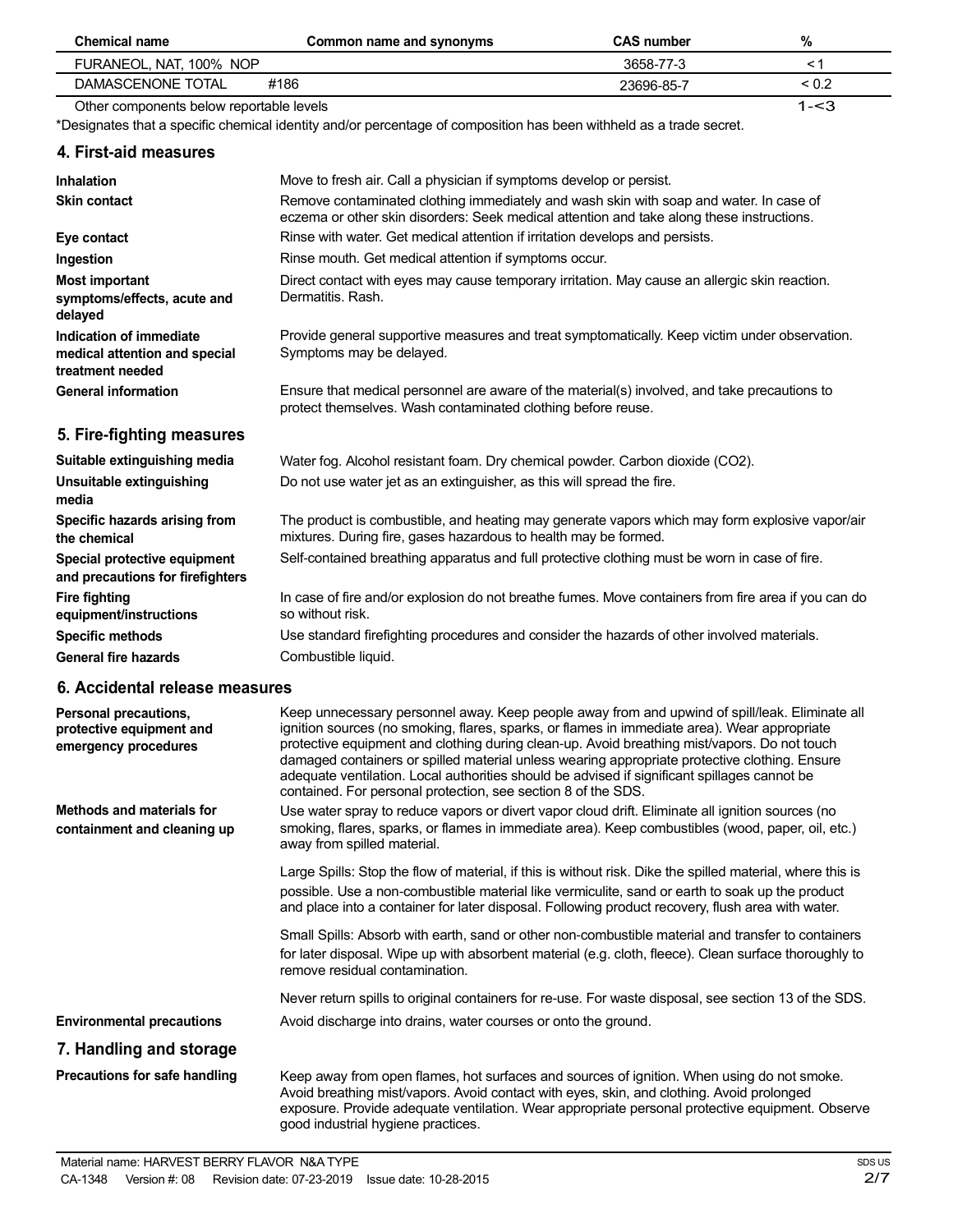Keep away from heat, sparks and open flame. Store in a cool, dry place out of direct sunlight. Store in tightly closed container. Store in a well-ventilated place. Keep in an area equipped with sprinklers. Store away from incompatible materials (see Section 10 of the SDS).

## **8. Exposure controls/personal protection**

## **Occupational exposure limits**

The following constituents are the only constituents of the product which have a PEL, TLV or other recommended exposure limit. At this time, the other constituents have no known exposure limits.

| <b>Components</b>                                           | US. OSHA Table Z-1 Limits for Air Contaminants (29 CFR 1910.1000)<br><b>Type</b>                                                                                                                                                                                                                                                                                   | Value        |          |
|-------------------------------------------------------------|--------------------------------------------------------------------------------------------------------------------------------------------------------------------------------------------------------------------------------------------------------------------------------------------------------------------------------------------------------------------|--------------|----------|
| ETHYL ALCOHOL 190<br>PROOF CANE IP NON<br>GMO (CAS 64-17-5) | PEL                                                                                                                                                                                                                                                                                                                                                                | 1900 mg/m3   |          |
|                                                             |                                                                                                                                                                                                                                                                                                                                                                    | 1000 ppm     |          |
| US. ACGIH Threshold Limit Values                            |                                                                                                                                                                                                                                                                                                                                                                    |              |          |
| <b>Components</b>                                           | <b>Type</b>                                                                                                                                                                                                                                                                                                                                                        | Value        |          |
| ETHYL ALCOHOL 190<br>PROOF CANE IP NON<br>GMO (CAS 64-17-5) | <b>STEL</b>                                                                                                                                                                                                                                                                                                                                                        | 1000 ppm     |          |
| US. NIOSH: Pocket Guide to Chemical Hazards                 |                                                                                                                                                                                                                                                                                                                                                                    |              |          |
| <b>Components</b>                                           | <b>Type</b>                                                                                                                                                                                                                                                                                                                                                        | Value        |          |
| ETHYL ALCOHOL 190<br>PROOF CANE IP NON<br>GMO (CAS 64-17-5) | <b>TWA</b>                                                                                                                                                                                                                                                                                                                                                         | 1900 mg/m3   |          |
|                                                             |                                                                                                                                                                                                                                                                                                                                                                    | 1000 ppm     |          |
| <b>Components</b>                                           | US. Workplace Environmental Exposure Level (WEEL) Guides<br><b>Type</b>                                                                                                                                                                                                                                                                                            | <b>Value</b> | Form     |
|                                                             |                                                                                                                                                                                                                                                                                                                                                                    |              |          |
| PROPYLENE GLYCOL<br>NOM NFI (CAS 57-55-6)                   | <b>TWA</b>                                                                                                                                                                                                                                                                                                                                                         | 10 $mg/m3$   | Aerosol. |
| <b>Biological limit values</b>                              | No biological exposure limits noted for the ingredient(s).                                                                                                                                                                                                                                                                                                         |              |          |
| Appropriate engineering<br>controls                         | Good general ventilation should be used. Ventilation rates should be matched to conditions. If<br>applicable, use process enclosures, local exhaust ventilation, or other engineering controls to<br>maintain airborne levels below recommended exposure limits. If exposure limits have not been<br>established, maintain airborne levels to an acceptable level. |              |          |
|                                                             | Individual protection measures, such as personal protective equipment                                                                                                                                                                                                                                                                                              |              |          |
| <b>Eye/face protection</b>                                  | Face shield is recommended. Wear safety glasses with side shields (or goggles).                                                                                                                                                                                                                                                                                    |              |          |
| <b>Skin protection</b>                                      |                                                                                                                                                                                                                                                                                                                                                                    |              |          |
| <b>Hand protection</b>                                      | Wear appropriate chemical resistant gloves.                                                                                                                                                                                                                                                                                                                        |              |          |
| <b>Other</b>                                                | Wear appropriate chemical resistant clothing. Use of an impervious apron is recommended.                                                                                                                                                                                                                                                                           |              |          |
| <b>Respiratory protection</b>                               | If engineering controls do not maintain airborne concentrations below recommended exposure<br>limits (where applicable) or to an acceptable level (in countries where exposure limits have not<br>been established), an approved respirator must be worn.                                                                                                          |              |          |
| <b>Thermal hazards</b>                                      | Wear appropriate thermal protective clothing, when necessary.                                                                                                                                                                                                                                                                                                      |              |          |
| <b>General hygiene</b><br>considerations                    | When using do not smoke. Always observe good personal hygiene measures, such as washing<br>after handling the material and before eating, drinking, and/or smoking. Routinely wash work<br>clothing and protective equipment to remove contaminants. Contaminated work clothing should not<br>be allowed out of the workplace.                                     |              |          |

## **9. Physical and chemical properties**

| Appearance            |                |
|-----------------------|----------------|
| <b>Physical state</b> | Liguid.        |
| Form                  | Liquid.        |
| Color                 | Not available. |
| Odor                  | Not available. |
| Odor threshold        | Not available. |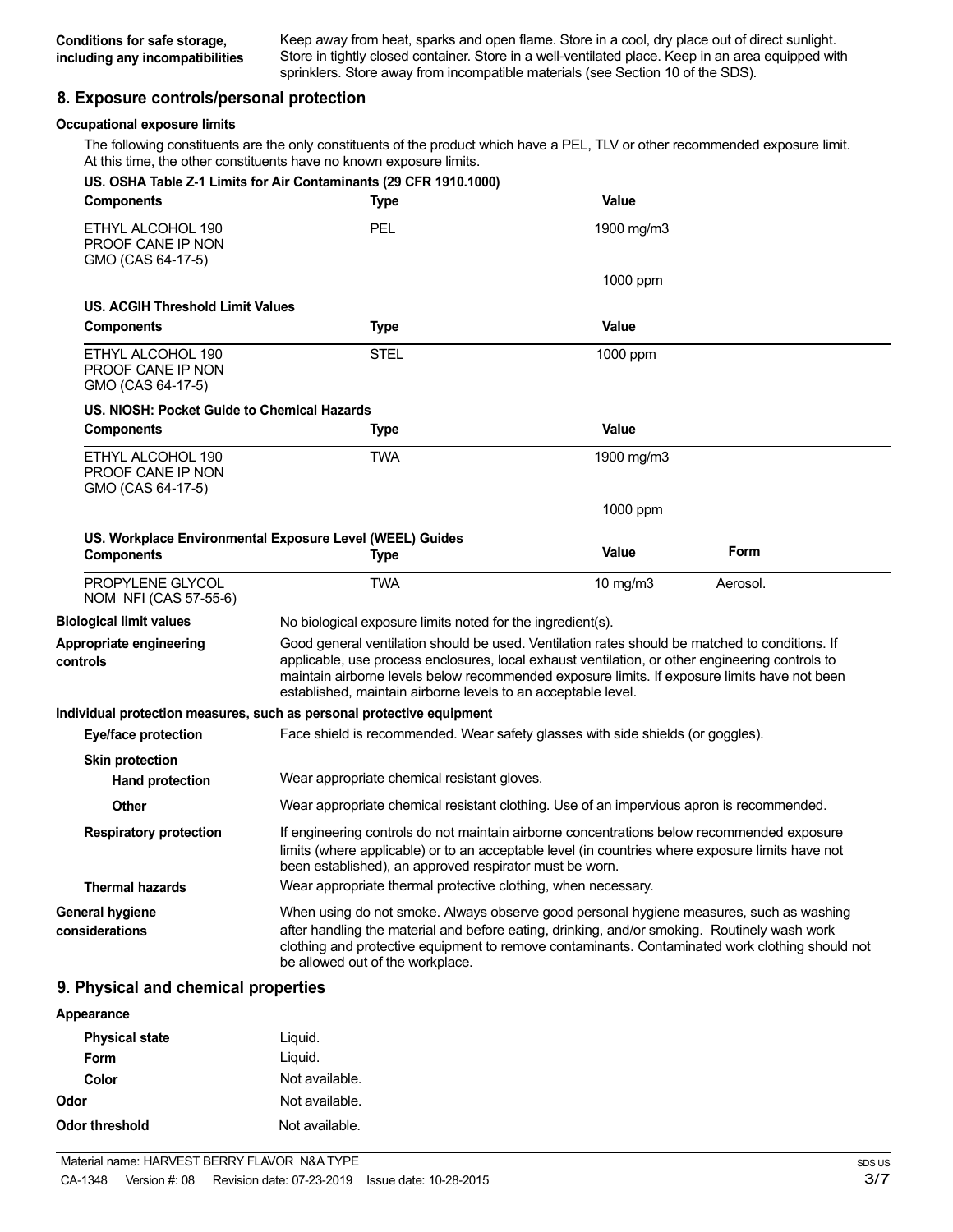| рH                                                | Not available.                                                                                                                                                           |
|---------------------------------------------------|--------------------------------------------------------------------------------------------------------------------------------------------------------------------------|
| Melting point/freezing point                      | -74.2 $\degree$ F (-59 $\degree$ C) estimated                                                                                                                            |
| Initial boiling point and boiling<br>range        | 370.76 °F (188.2 °C) estimated                                                                                                                                           |
| <b>Flash point</b>                                | 142.0 °F (61.1 °C)                                                                                                                                                       |
| <b>Evaporation rate</b>                           | Not available.                                                                                                                                                           |
| Flammability (solid, gas)                         | Not applicable.                                                                                                                                                          |
| Upper/lower flammability or explosive limits      |                                                                                                                                                                          |
| <b>Flammability limit - lower</b><br>(%)          | Not available.                                                                                                                                                           |
| <b>Flammability limit - upper</b><br>(%)          | Not available.                                                                                                                                                           |
| Explosive limit - lower (%)                       | Not available.                                                                                                                                                           |
| Explosive limit - upper (%)                       | Not available.                                                                                                                                                           |
| Vapor pressure                                    | 0.17 hPa estimated                                                                                                                                                       |
| Vapor density                                     | Not available.                                                                                                                                                           |
| <b>Relative density</b>                           | Not available.                                                                                                                                                           |
| Solubility(ies)                                   |                                                                                                                                                                          |
| Solubility (water)                                | Not available.                                                                                                                                                           |
| <b>Partition coefficient</b><br>(n-octanol/water) | Not available.                                                                                                                                                           |
| Auto-ignition temperature                         | 700 °F (371.11 °C) estimated                                                                                                                                             |
| <b>Decomposition temperature</b>                  | Not available.                                                                                                                                                           |
| <b>Viscosity</b>                                  | Not available.                                                                                                                                                           |
| <b>Other information</b>                          |                                                                                                                                                                          |
| <b>Density</b>                                    | 1.18 g/cm3 estimated                                                                                                                                                     |
| <b>Explosive properties</b>                       | Not explosive.                                                                                                                                                           |
| <b>Flammability class</b>                         | Combustible IIIA estimated                                                                                                                                               |
| <b>Oxidizing properties</b>                       | Not oxidizing.                                                                                                                                                           |
| <b>Refractive index</b>                           | 1.4164 - 1.4464                                                                                                                                                          |
| <b>Specific gravity</b>                           | $1.01 - 1.04$                                                                                                                                                            |
| 10. Stability and reactivity                      |                                                                                                                                                                          |
| <b>Reactivity</b>                                 | The product is stable and non-reactive under normal conditions of use, storage and transport.                                                                            |
| <b>Chemical stability</b>                         | Material is stable under normal conditions.                                                                                                                              |
| <b>Possibility of hazardous</b><br>reactions      | No dangerous reaction known under conditions of normal use.                                                                                                              |
| <b>Conditions to avoid</b>                        | Keep away from heat, hot surfaces, sparks, open flames and other ignition sources. Avoid<br>temperatures exceeding the flash point. Contact with incompatible materials. |
| Incompatible materials                            | Strong oxidizing agents.                                                                                                                                                 |
| Hazardous decomposition<br>products               | No hazardous decomposition products are known.                                                                                                                           |
| 11. Toxicological information                     |                                                                                                                                                                          |
| Information on likely routes of exposure          |                                                                                                                                                                          |
| Inhalation                                        | Prolonged inhalation may be harmful.                                                                                                                                     |
| CH.                                               | Marriagnese and allowais abin republic                                                                                                                                   |

| 11111 alguvi 1                                                                     | <u>T TUIUTIYEY IIIII MANUTTII MY DE HAITHINI.</u>        |
|------------------------------------------------------------------------------------|----------------------------------------------------------|
| <b>Skin contact</b>                                                                | May cause an allergic skin reaction.                     |
| Eye contact                                                                        | Direct contact with eyes may cause temporary irritation. |
| Ingestion                                                                          | Expected to be a low ingestion hazard.                   |
| Symptoms related to the<br>physical, chemical and<br>toxicological characteristics | May cause an allergic skin reaction. Dermatitis. Rash.   |
|                                                                                    |                                                          |

**Information on toxicological effects**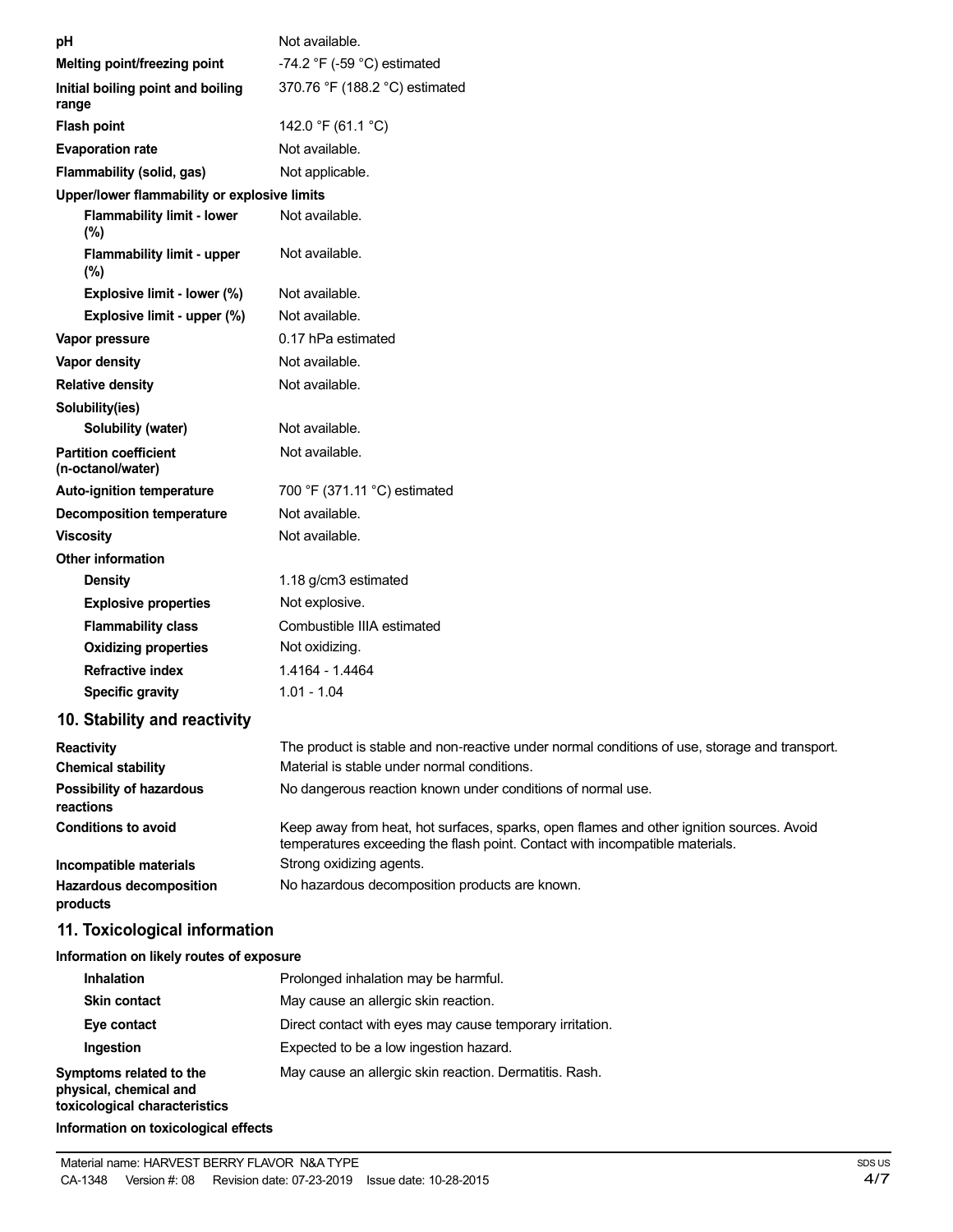| <b>Acute toxicity</b>                                                                                            | Not available.                                                                                                                                                                                                         |
|------------------------------------------------------------------------------------------------------------------|------------------------------------------------------------------------------------------------------------------------------------------------------------------------------------------------------------------------|
| <b>Skin corrosion/irritation</b>                                                                                 | Prolonged skin contact may cause temporary irritation.                                                                                                                                                                 |
| Serious eye damage/eye<br><i>irritation</i>                                                                      | Direct contact with eyes may cause temporary irritation.                                                                                                                                                               |
| Respiratory or skin sensitization                                                                                |                                                                                                                                                                                                                        |
| <b>Respiratory sensitization</b>                                                                                 | Not a respiratory sensitizer.                                                                                                                                                                                          |
| <b>Skin sensitization</b>                                                                                        | May cause an allergic skin reaction.                                                                                                                                                                                   |
| Germ cell mutagenicity                                                                                           | No data available to indicate product or any components present at greater than 0.1% are<br>mutagenic or genotoxic.                                                                                                    |
| Carcinogenicity                                                                                                  | Not classifiable as to carcinogenicity to humans.                                                                                                                                                                      |
| IARC Monographs. Overall Evaluation of Carcinogenicity                                                           |                                                                                                                                                                                                                        |
| Not listed.                                                                                                      |                                                                                                                                                                                                                        |
|                                                                                                                  | OSHA Specifically Regulated Substances (29 CFR 1910.1001-1052)                                                                                                                                                         |
| Not regulated.                                                                                                   |                                                                                                                                                                                                                        |
| Not listed.                                                                                                      | US. National Toxicology Program (NTP) Report on Carcinogens                                                                                                                                                            |
|                                                                                                                  | Possible reproductive hazard.                                                                                                                                                                                          |
| <b>Reproductive toxicity</b><br>Specific target organ toxicity -                                                 | Not classified.                                                                                                                                                                                                        |
| single exposure                                                                                                  |                                                                                                                                                                                                                        |
| Specific target organ toxicity -<br>repeated exposure                                                            | Not classified.                                                                                                                                                                                                        |
| <b>Aspiration hazard</b>                                                                                         | Not an aspiration hazard.                                                                                                                                                                                              |
| <b>Chronic effects</b>                                                                                           | Prolonged inhalation may be harmful.                                                                                                                                                                                   |
| 12. Ecological information                                                                                       |                                                                                                                                                                                                                        |
| <b>Ecotoxicity</b>                                                                                               | The product is not classified as environmentally hazardous. However, this does not exclude the<br>possibility that large or frequent spills can have a harmful or damaging effect on the environment.                  |
| Persistence and degradability                                                                                    | No data is available on the degradability of any ingredients in the mixture.                                                                                                                                           |
| <b>Bioaccumulative potential</b>                                                                                 |                                                                                                                                                                                                                        |
| Partition coefficient n-octanol / water (log Kow)<br>ETHYL ALCOHOL 190 PROOF CANE IP NON GMO<br>PROPYLENE GLYCOL | $-0.31$<br>$-0.92$<br>NOM NFI                                                                                                                                                                                          |
| <b>Mobility in soil</b>                                                                                          | No data available.                                                                                                                                                                                                     |
| Other adverse effects                                                                                            | No other adverse environmental effects (e.g. ozone depletion, photochemical ozone creation<br>potential, endocrine disruption, global warming potential) are expected from this component.                             |
| 13. Disposal considerations                                                                                      |                                                                                                                                                                                                                        |
| <b>Disposal instructions</b>                                                                                     | Collect and reclaim or dispose in sealed containers at licensed waste disposal site. Dispose of<br>contents/container in accordance with local/regional/national/international regulations.                            |
| <b>Local disposal regulations</b>                                                                                | Dispose in accordance with all applicable regulations.                                                                                                                                                                 |
| Hazardous waste code                                                                                             | The waste code should be assigned in discussion between the user, the producer and the waste<br>disposal company.                                                                                                      |
| Waste from residues / unused<br>products                                                                         | Dispose of in accordance with local regulations. Empty containers or liners may retain some<br>product residues. This material and its container must be disposed of in a safe manner (see:<br>Disposal instructions). |
| <b>Contaminated packaging</b>                                                                                    | Since emptied containers may retain product residue, follow label warnings even after container is<br>emptied. Empty containers should be taken to an approved waste handling site for recycling or<br>disposal.       |
| 14. Transport information                                                                                        |                                                                                                                                                                                                                        |
| <b>DOT</b>                                                                                                       |                                                                                                                                                                                                                        |
|                                                                                                                  |                                                                                                                                                                                                                        |

Not regulated as dangerous goods.

## **IATA**

Not regulated as dangerous goods.

# **IMDG**

Not regulated as dangerous goods.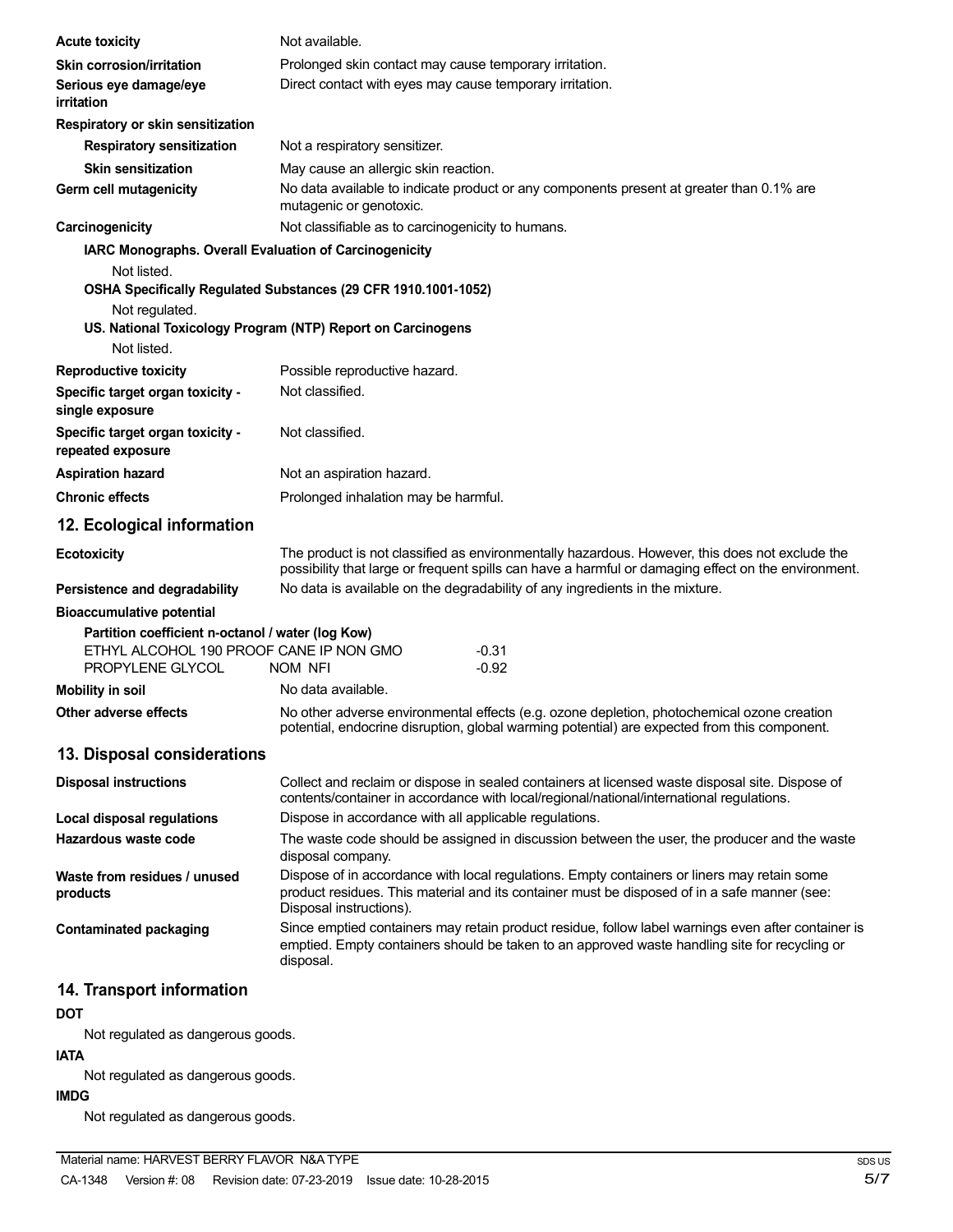## **15. Regulatory information**

**US federal regulations**

This product is a "Hazardous Chemical" as defined by the OSHA Hazard Communication Standard, 29 CFR 1910.1200.

## **Toxic Substances Control Act (TSCA)**

**TSCA Section 12(b) Export Notification (40 CFR 707, Subpt. D)**

Not regulated.

#### **CERCLA Hazardous Substance List (40 CFR 302.4)**

Not listed.

## **SARA 304 Emergency release notification**

Not regulated.

## **OSHA Specifically Regulated Substances (29 CFR 1910.1001-1052)**

Not regulated.

#### **Superfund Amendments and Reauthorization Act of 1986 (SARA)**

**SARA 302 Extremely hazardous substance**

Not listed.

**SARA 311/312 Hazardous** No (Exempt) **chemical SARA 313 (TRI reporting)** Not regulated.

#### **Other federal regulations**

#### **Clean Air Act (CAA) Section 112 Hazardous Air Pollutants (HAPs) List**

Not regulated.

#### **Clean Air Act (CAA) Section 112(r) Accidental Release Prevention (40 CFR 68.130)**

Not regulated.

#### **Safe Drinking Water Act** Not regulated. **(SDWA)**

#### **FEMA Priority Substances Respiratory Health and Safety in the Flavor Manufacturing Workplace**

ETHYL ALCOHOL 190 PROOF CANE IP NON GMO Low priority (CAS 64-17-5)

## **US state regulations**

#### **California Proposition 65**

California Safe Drinking Water and Toxic Enforcement Act of 1986 (Proposition 65): This material is not known to contain any chemicals currently listed as carcinogens or reproductive toxins. For more information go to www.P65Warnings.ca.gov.

#### **International Inventories**

| Country(s) or region | Inventory name                                                            | On inventory (yes/no)* |
|----------------------|---------------------------------------------------------------------------|------------------------|
| Australia            | Australian Inventory of Chemical Substances (AICS)                        | No                     |
| Canada               | Domestic Substances List (DSL)                                            | No                     |
| Canada               | Non-Domestic Substances List (NDSL)                                       | No                     |
| China                | Inventory of Existing Chemical Substances in China (IECSC)                | No                     |
| Europe               | European Inventory of Existing Commercial Chemical<br>Substances (EINECS) | No                     |
| Europe               | European List of Notified Chemical Substances (ELINCS)                    | No                     |
| Japan                | Inventory of Existing and New Chemical Substances (ENCS)                  | No                     |
| Korea                | Existing Chemicals List (ECL)                                             | No                     |
| New Zealand          | New Zealand Inventory                                                     | No                     |
| <b>Philippines</b>   | Philippine Inventory of Chemicals and Chemical Substances<br>(PICCS)      | No                     |
| Taiwan               | Taiwan Chemical Substance Inventory (TCSI)                                | No                     |